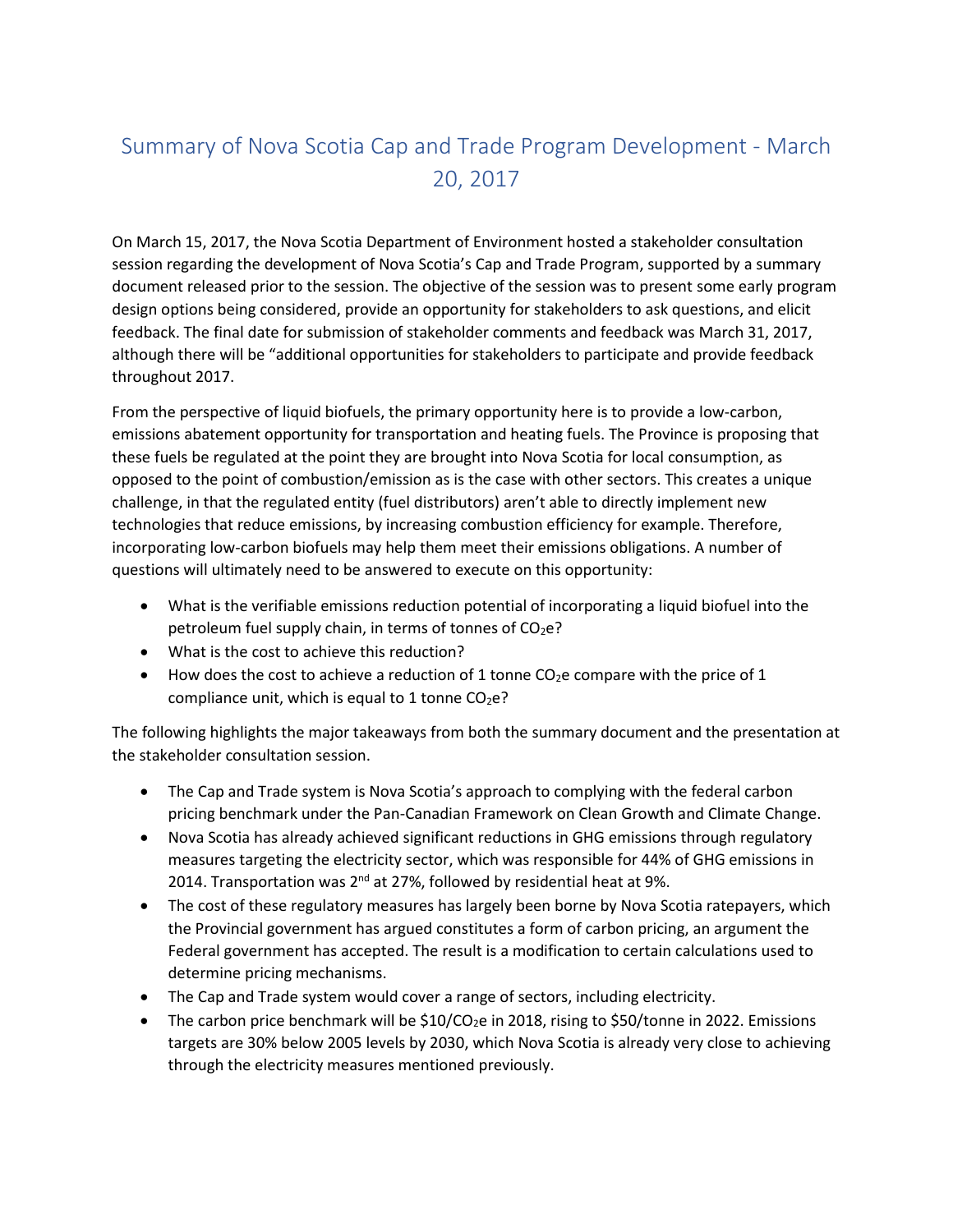- There will be a hard cap on emissions from the sectors covered under the system, which will decline over time, but it is not yet clear exactly what the emissions cap will be for the first and subsequent years.
- At least initially, the Nova Scotia system will not be linked with Cap & Trade systems in other jurisdictions.
- If a regulated entity's actual emissions are below their emissions allocated by the System administrator (Government), they can choose to sell the excess allowances or bank them future use. Each allowance will be equal to one metric tonne of GHG emissions, measured in carbon dioxide equivalents  $(CO<sub>2</sub>e)$ .
- If a regulated entity's actual emissions are above their allocated emissions, they will need to obtain allowances from other program participants. Alternatively, they could also purchase offset credits from sectors outside the cap program if they are available.
- To ensure system integrity, there will be GHG emissions monitoring, reporting, verification (MRV), compliance enforcement, and penalties.
- Program Scope identifies what entities and emissions are covered by the program.
	- $\circ$  At a minimum, will cover fossil fuels like gasoline, diesel, natural gas, heating oil, propane, coal and petroleum coke.
	- $\circ$  The point of regulation determines the point in the supply chain that is responsible for participation in the program.
	- o It is proposed that the system will cover combustion and fixed-process (noncombustion) emissions from the following sources, with no voluntary participation:
		- Industrial facilities w/ more than 100,000 tonnes  $CO<sub>2</sub>e$ , at point of emission.
		- **Electricity generation at point of emission.**
		- **Petroleum product suppliers (>200L/year) at point of product import.**
		- Natural gas distributors (Heritage Gas) where gas is transferred from pipeline.
		- Households not directly responsible, leaving ~20 mandatory participants.
	- o Other options being considered include:
		- Cover all industry at the fuel supplier/distributor level.
		- Cover all industry with a threshold lower than 100,000 tonnes of emissions.
		- **Allow voluntary participation above a min threshold, subject to MRV.**
	- o Questions being asked:
		- Should ID'd mandatory participants have a different point of regulation than proposed?
		- **IMPLE 11.5 Implications of ID'd points of regulation?**
		- Different GHG threshold for industrial facilities?
		- Only cover combustion emissions?
		- How to treat new, large and expanding facilities that compete in global markets?
		- **Allow voluntary participation?**
- The Cap the emissions limit that applies to all mandatory participants, equal to the sum of all allowances. The cap will be set in 3-year compliance periods, beginning in 2018 – 2020, declining at a predictable rate. Process of setting the cap is still underway in coordination with the Federal Government.
	- o Questions being asked: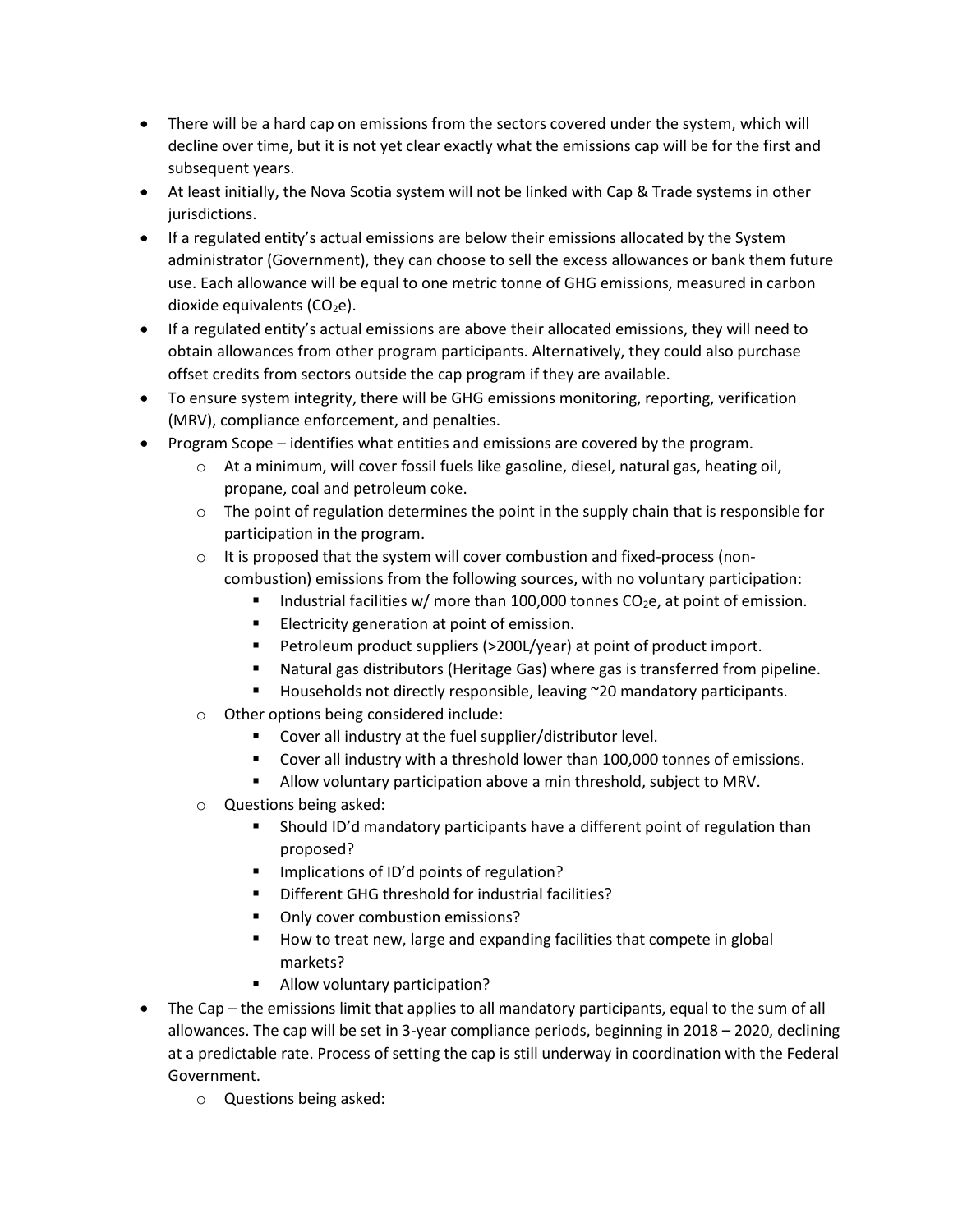- What abatement opportunities exist to support GHG reductions in the 2018- 2023 period?
- At what cost can these abatement opportunities be achieved (per tonne of GHG reduction)?
- Are 3-year compliance periods appropriate?
- Allowance Distribution how emissions allowances will be allocated and distributed to program participants.
	- $\circ$  It is proposed that allowances will be distributed to program participants free of charge (as opposed to being auctioned), based on one of the following approaches:
		- Historical and projected emissions
		- **-** Output
		- **Fixed-sector benchmark**
	- o Questions being asked:
		- Benefits and risks associated with each methodology?
		- Allowance distribution frequency to support participants' planning?
		- Any other methods?
		- Should allowances be auctioned?
- Program Design Features How to support continued functioning of the system, prevent manipulation, reduce administrative costs, support regulatory certainty, promote transparency.
	- o Proposed approach:
		- Registration all participants required to register with coordinating body to ID ultimate owner of allowances. Each would have two accounts: a trading account for trading allowances and compliance account to satisfy obligations of carbon limits.
		- **Trade Rules Trades must be submitted and confirmed by two account reps** from seller, one from receiver.
		- **Program rules Participants subject to a holding limit to prevent domination by** single entity.
		- Strategic reserve a portion of allowances from current and future years held back for direct purchase by participants at set prices to ensure availability of allowances for purchase and moderate upward price pressure.
	- o Questions being asked:
		- **Will these features enable effective functioning of the program?**
		- Any other key design features?
		- Is strategic reserve supported by stakeholders?
		- **What percentage of allowances should be held in reserve and what should the** price tiers be?
- Compliance flexibility mechanisms provide flexibility for participants.
	- o Proposed approach:
		- Banking ability to save allowances across compliance periods, allowing multiyear planning and limiting price variability.
		- Multi-year compliance periods allows smoothing of emissions to account for variability in a single year. Participants are only required to ensure they have